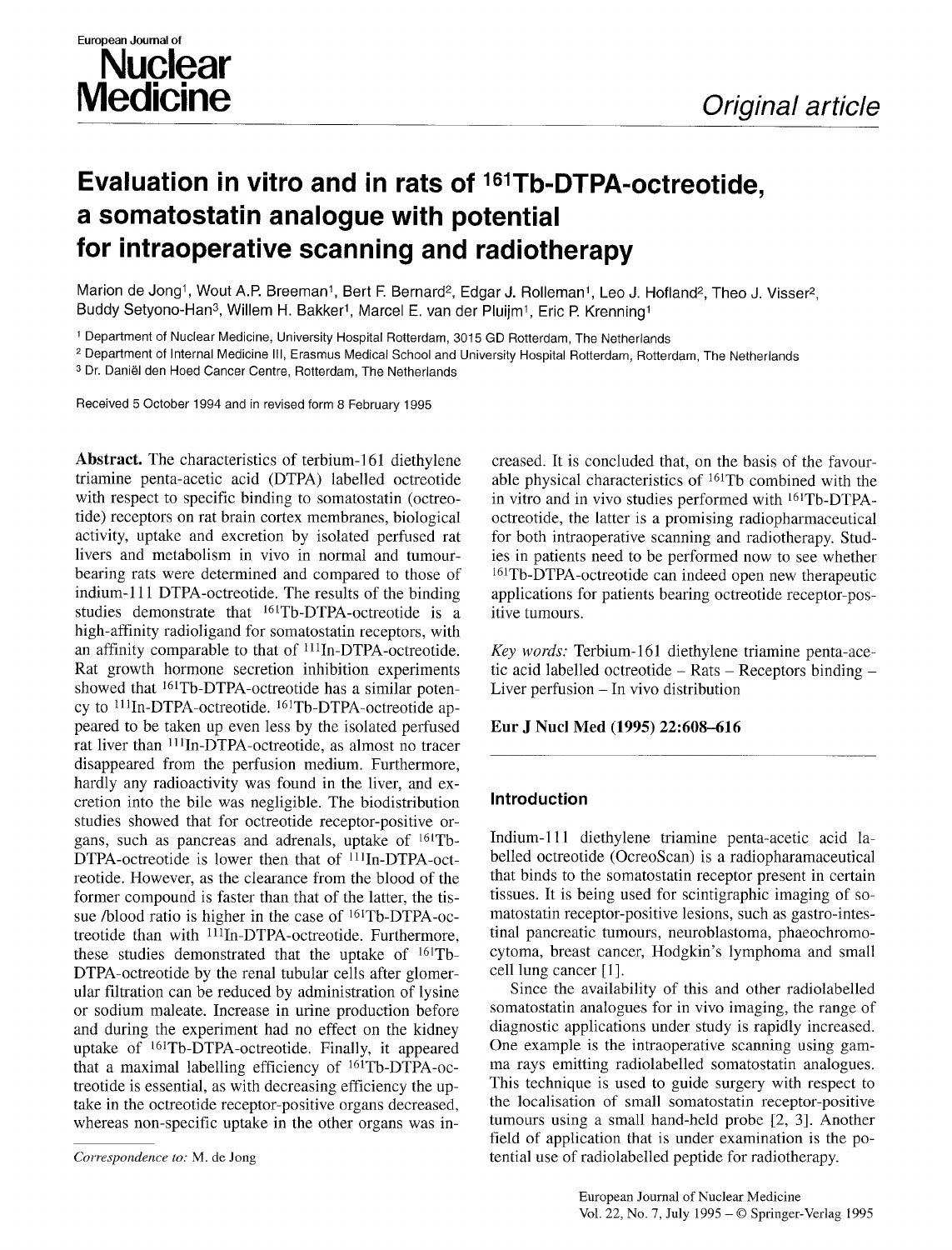However, for these two purposes, <sup>111</sup>In will not be the radionuclide of first choice. While its characteristics are favourable for scintigraphy (gamma rays of 174 and 247 keV), they are not optimal for intraoperative scanning because of the high background radiation due to the relatively hard gamma rays emitted by  $111$ In. Furthermore, for radiotherapy a beta particle-emitting radionuclide is more suitable.

We have now investigated whether DTPA-octreotide labelled with terbium-161 is suitable for the above-mentioned applications. The characteristics of 161Tb are quite ideal for intraoperative scanning: low-energy gamma rays (with peaks of 46-48 and 74 keV) and a half-life of 6.91 days. As for the potential use for radiotherapy, 161Tb emits beta rays of 135, 154 and 180 keV. Therefore, the characteristics of 161Tb-DTPA-octreotide with respect to specific binding to somatostatin (octreotide) receptors on rat brain cortex membranes, biological activity, handling in isolated perfused rat livers and metabolism in vivo and normal and tumour-bearing rats were determined and compared to those of  $^{111}$ In-DTPA-octreotide [4-6].

It appeared from our experiments that, like  $111$ In-DTPA-octreotide, <sup>161</sup>Tb-DTPA-octreotide was mostly cleared from the body via the kidneys. In previous studies, we found that in humans a significant amount of  $^{111}$ In-DTPA-octreotide accumulates in the renal parenchyma (about 7% of the injected dose, 4 h after injections) because of re-uptake by the tubular cells after glomerular filtration [7]. This renal retention reduces both the scintigraphic sensitivity for detection of small tumours in the abdomen and the potential use of the radiolabelled peptide for radiotherapy [8]. Therefore, we recently performed studies to determine whether renal uptake of  $111In-DTPA$ -octreotide could be reduced by inhibiting tubular re-uptake in vivo in the rat [6]. In the present study, we tested the effects of increased urinary flow and administration of lysine (400 mg/kg) or of sodium maleate (400 mg/kg) on tubular reabsorption of 161Tb-DTPA-octreotide in vivo in rats.

We also investigated the influence of the labelling efficiency of DTPA-octreotide with 161Tb as well as of rat body mass (age) on organ distribution in rats.

### **Materials and methods**

*Radiolabelling and quality control of the radiopharmaceutical.*  [DTPA-D-Phe<sup>1</sup>]octreotide and  $^{161}TbCl<sub>3</sub>$  were obtained from Mallinckrodt Medical B.V. (Petten, The Netherlands). The radiolabelling (with 4 MBq) of [DTPA-D-Phe<sup>1</sup>]octreotide was performed essentially as described for  $\frac{111}{In-DTPA}$ -octreotide [4], except that 20  $\mu$ g DTPA-octreotide instead of 10  $\mu$ g and acetate instead of citrate buffer were used. Only when labelling efficiency was  $\geq 95\%$  was the radiolabelled product used for experiments, unless otherwise stated. The 161Tb was produced at the Free University of Brussels, Belgium, from gadolinium-160 that was irradiated with neutrons. The first product after this reaction,  $^{161}$ Gd, decays to  $^{161}$ Tb (halflife 3.6 min). The latter is chemically separated from Gd.

Highly purified and fatty acid-free bovine serum albumin (BSA; Boseral) was a product of Organon Teknika (Oss, The Netherlands). All other reagents were of the highest purity commercially available.

*In vitro receptor binding studies.* Receptor binding assays were carried out using 161Tb-DTPA-octreotide as described previously for  $111$ In-DTPA-octreotide [4] using rat brain cortex membranes. Binding curves and  $IC_{50}$  for displacement of <sup>161</sup>Tb- DTPA-octreotide by unlabelled DTPA-octreotide or 159Tb- DTPA-octreotide were calculated using the computer fitting program of Graphpad (ISI software, Philadelphia, Pa., USA).

*Biological activity.* The biological activity of stable 159Tb- DTPAoctreotide was assessed by measuring its potency to inhibit the secretion of rat growth hormone (rGH) from rat pituitary cells as described previously [4].

*Isolated perfused rat liver studies.* Livers of male Wistar rats (200-250 g) were isolated and perfused in a recirculating system at 37°C as described previously. [9]. The magnetically stirred perfusion medium used in all experiments was 150 ml Krebs-Ringer buffer (118 mmol/l NaCl, 5 mmol/l KCl, 1.1 mmol/l  $MgSO<sub>4</sub>$ , 2.5 mmol/l CaCl<sub>2</sub>, 1.2 mmol/l  $KH<sub>2</sub>PO<sub>4</sub>$ , and 25 mmol/l NaHCO<sub>3</sub>) supplemented with 10 mM glucose and 1% BSA. The pH of the medium was maintained at 7.43 by gassing with carbogen (95%  $O_2$  and 5%  $CO_2$ , 400 ml/min). The function of the liver was monitored by its outer appearance, measurement of hydrostatic pressure necessary to maintain a perfusion medium flow of 40 ml/min, bile flow, and pH of the perfusion medium. Livers were preperfused for 30 min. The experiment was started by addition of 370 kBq of tracer to the stirred medium in the central reservoir. Subsequently, 0.5 ml medium samples were taken at l, 2, 3, 4, 5, 6, 7, 8, 9, 10, 15, 20, 25, 30, 40, 50 and 60 min from a smaller medium reservoir, the height of which determines the hydrostatic pressure. Bile samples were collected at 10-min intervals. The samples were stored at  $-20^{\circ}$  C until analysis. The chemical status of the radionuclide in medium and bile samples was analysed as a function of time using instant thin-layer chromatography (ITLC-SG, Gelman Sciences, Ann Arbor, Mich., USA) in 1 M acetate buffer (pH 5) (not shown).

*Tissue distribution and specific binding of J61Tb- DTPA-octreotide in normal and tumour-bearing rats.* Normal male Wistar or Lewis rats or tumour-bearing male Lewis rats (200-250 g, unless otherwise stated) were placed in metabolic cages 24 h prior to the experiment. Tumour-bearing rats carried the transplantable rat pancreatic tumour CA20948, which has previously been shown to possess somatostatin receptors [10], in both upper hind legs. Metabolic cages were used to collect all (radioactive) urine produced during the experiment to follow the urinary clearance of the radioactive compound. The rats were fed with normal rat chow (Hope Farms, Woerden, The Netherlands) or with 35 g/day of rat chow suspended in water (40-g pellets in 100 ml water). Drinking water was always available ad libitum. At  $t=0$  h, rats were injected with  $0.2$  MBq  $(0.5 \mu g)$  <sup>161</sup>Tb- DTPA-octreotide (radiochemical purity $>95\%$ ) into the dorsal vein of the penis (injected volume 200 µl) during ether anaesthesia. The radioactivity was measured in a dose calibrator (VDC-202, Veenstra, Jonre, The Netherlands). In order to determine non-specific binding of the radiopharmaceutical, rats were injected subcutaneously with 0.5 mg octreotide (Sandoz, Basel, Switzerland) in 1 ml  $0.05 M$  acetic acid in 154 mmol/l NaCl, 40 min before injection of <sup>161</sup>Tb- DTPA-octreotide.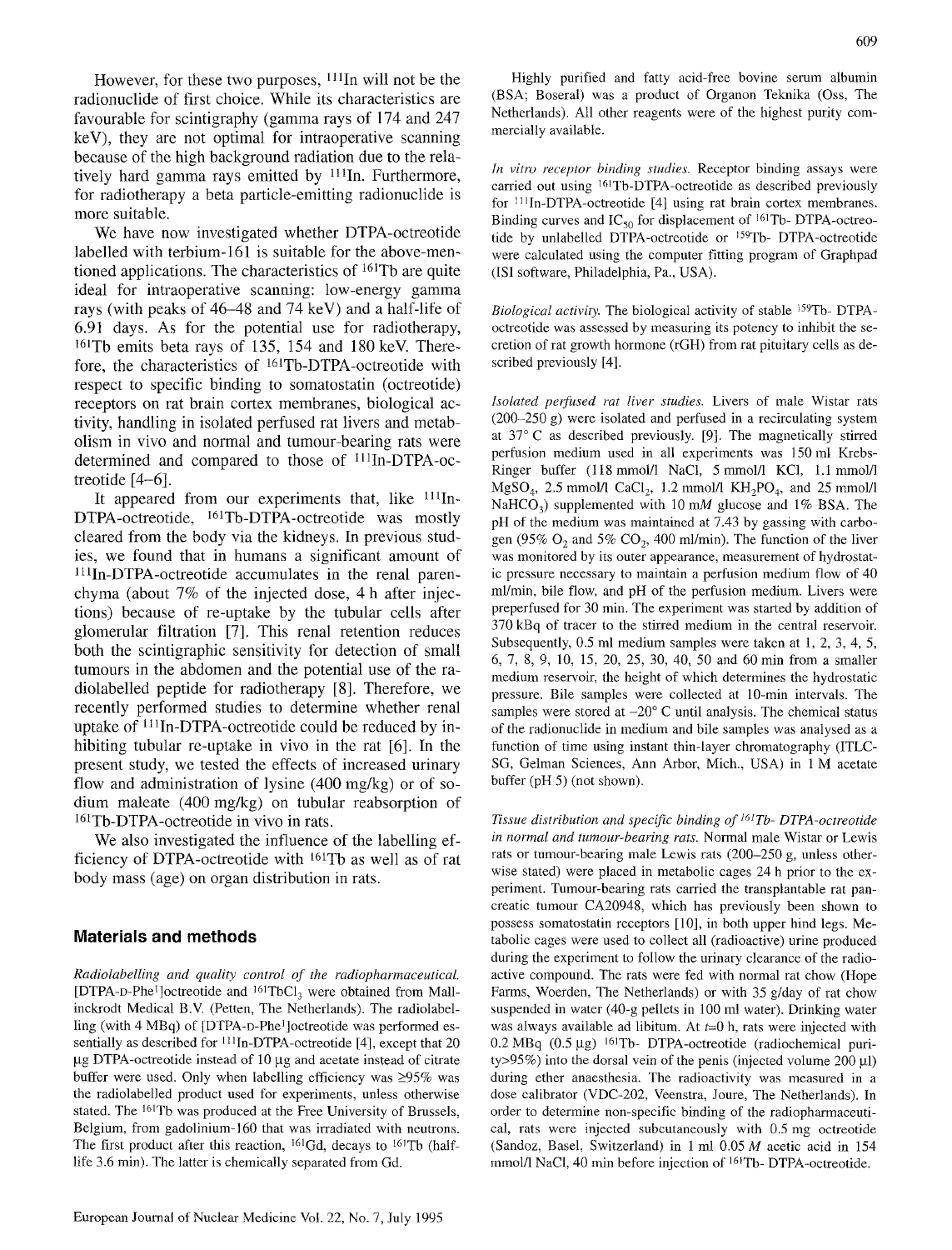Twenty hours after injection of the radiolabelled product, rats were sacrificed (ether) and organs were isolated from the rats and subsequently analysed. The tissue distribution of the  $161Tb$ -labelled somatostatin analogue was studied by measurement of radioactivity in isolated organs as well as of blood samples, using a LKB- 1282-Compu-gammasystem.

*Possible renal re-uptake blockers tested.* Lysine (400 mg/kg) and sodium maleate (400 mg/kg) were administered intravenously to the rats at physiological pH in volumes of 200 µ immediately before 161Tb- DTPA-octreotide injection.

*Statistical analysis.* Results are expressed as mean $\pm$ SD of groups of at least three rats. Statistical evaluation was performed using one-way analysis of variance followed by comparison among class means and Student's t-test, corrected for multiple pairwise comparisons between means.

## **Results**

#### *In vitro receptor binding studies*

Rat brain cortex membranes were used to study the binding of <sup>161</sup>Tb-DTPA-octreotide to octreotide receptors in the presence of increasing amounts of  $159Tb-DTPA-oc$ treotide or unlabelled DTPA-octreotide (Fig. la). The binding of 161Tb-DTPA-octreotide decreased in the presence of increasing concentrations of both compounds, indicating that the binding process was saturable and specific. It is also shown that DTPA-octreotide competes somewhat better than <sup>159</sup>Tb-DTPA-octreotide. The  $IC_{50}$ values appeared to be in the nanomolar range, similar to that found for  $111$ In-DTPA-octreotide [4].

*Biological activity* 

Figure lb shows the effects of DTPA-octreotide and of 159Tb-DTPA-octreotide on the secretion of rGH by cultured rat pituitary cells. The radiolabelled somatostatin analogue significantly inhibited rGH secretion in a dosedependent manner, similar to <sup>111</sup>In-DTPA-octreotide [4].

#### *Isolated perfused rat liver studies*

Table 1 shows that after 1 h perfusion of isolated rat livers with <sup>111</sup>In-DTPA-octreotide, 2.3% of the dose was excreted in the bile, 1.7% was present in the liver, whereas 96% was still present in the perfusion medium. The data obtained with <sup>161</sup>Tb-DTPA-octreotide show even less liver clearance: after 60 min of perfusion, <0.1% of the dose was excreted in the bile, and 1.4% of the dose was present in the liver.

## *Tissue distribution and specific binding of <sup>161</sup>Tb-DTPAoctreotide in normal and tumour-bearing rats in vivo*

In Table 2 organ distribution of  $^{161}$ Tb-DTPA-octreotide and <sup>111</sup>In-DTPA-octreotide in normal rats is shown, expressed as % of the injected dose (ID), 20 h after administration. It was found that there were no significant differences in Lewis or Wistar rats with regard to distribution of <sup>161</sup>Tb-DTPA-octreotide (not shown). <sup>161</sup>Tb-DTPA-octreotide is cleared even faster from the blood than  $111In-DTPA-octreotide$ : 20 h after injection only 0.0004% ID was found in the blood ( $P<0.001$  vs  $^{111}$ In-



Fig. 1. a Binding of <sup>161</sup>Tb-DTPA-octreotide to rat brain cortex membranes in the presence of increasing concentrations of DTPAoctreotide ( $\triangle$ ) or <sup>159</sup>Tb-DTPA-octreotide ( $\star$ ), expressed as the



percentage of binding in the absence of competing compound, h Effects of DTPA-octreotide (O) and of <sup>159</sup>Tb-DTPA-octreotide  $\odot$ ) on secretion of rGH by cultured rat pituitary cells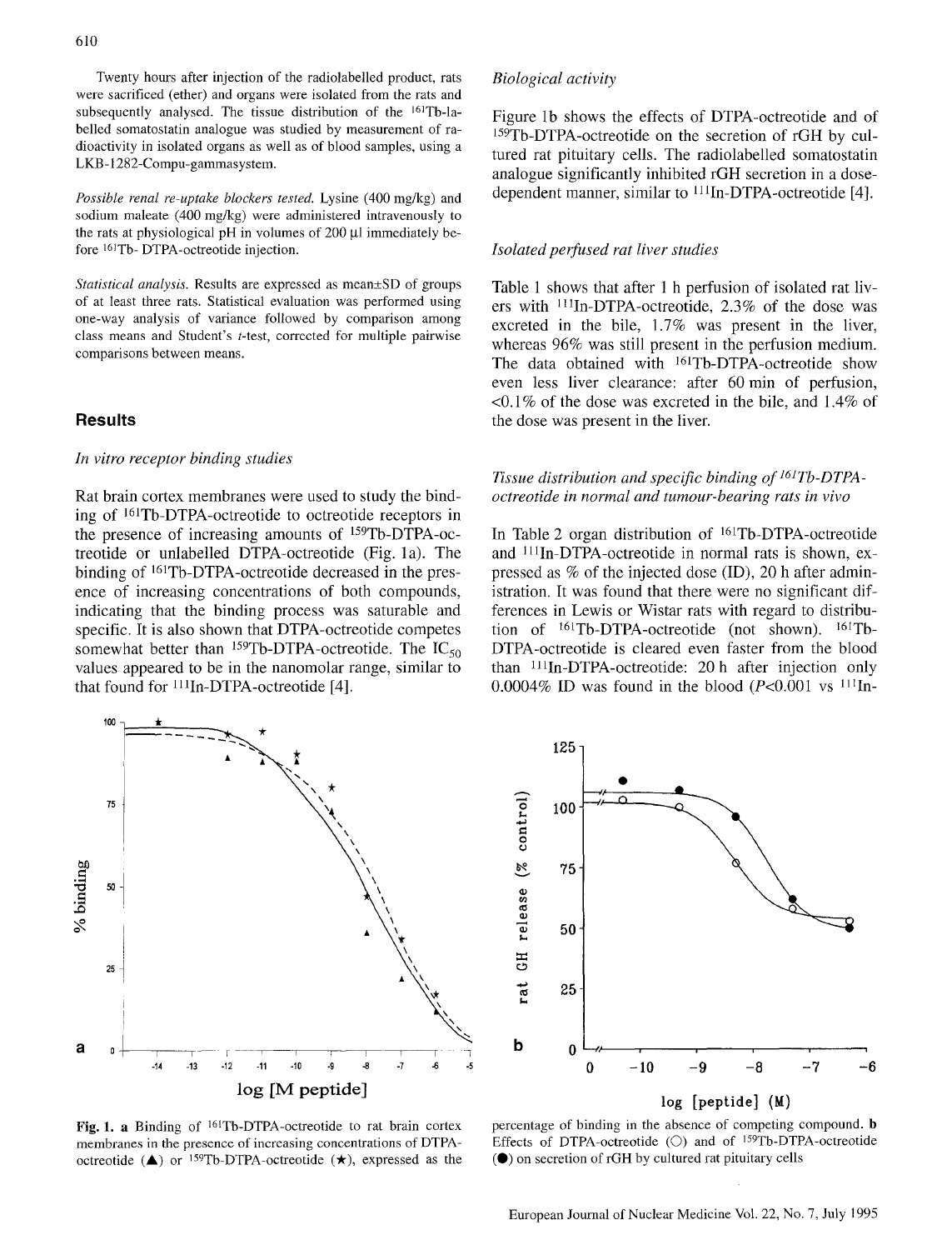Table 1. Radioactivity, expressed as % dose, in perfusion medium, bile and liver after 60 min of perfusion with <sup>111</sup>In-DTPA-octreotide  $(In-oc)$  or  $161Tb-DTPA-octreotide$  (Tb-oc)

|       | Medium          | <b>Bile</b> | Liver         |
|-------|-----------------|-------------|---------------|
| In-oc | $95.9 \pm 0.9$  | $2.3 + 0.2$ | $1.7 + 0.2$   |
| Th-oc | $99.6 \pm 1.2*$ | <0 1*       | $1.4 \pm 0.1$ |

• P<0.001 versus 1HIn-DTPA-octreotide

Table 2. Distribution of 0.2 MBq  $(0.5 \mu g)$  <sup>111</sup>In-DTPA-octreotide and <sup>161</sup>Tb-DTPA-octreotide in several organs of control rats, expressed as % ID/g tissue, 20 h after administration

| Organ        | <sup>111</sup> In-DTPA-octreotide<br>$(\%$ ID/g) | <sup>161</sup> Tb-DTPA-octreotide<br>$(\%$ ID/g) |
|--------------|--------------------------------------------------|--------------------------------------------------|
| <b>Blood</b> | $0.002 \pm 0.0003$                               | $0.0004 \pm 0.0001*$                             |
| Kidneys      | $1.52 \pm 0.15$                                  | $1.51 \pm 0.11$                                  |
| Liver        | $0.061 \pm 0.012$                                | $0.13 \pm 0.01*$                                 |
| Pancreas     | $0.52 \pm 0.12$                                  | $0.23 \pm 0.03*$                                 |
| Spleen       | $0.03 \pm 0.005$                                 | $0.02 \pm 0.001*$                                |
| Adrenals     | $0.76 \pm 0.10$                                  | $0.184 \pm 0.02*$                                |
|              |                                                  |                                                  |

\* P<O.001 versus 111 ln-DTPA-octreotide

DTPA-octreotide). Kidney uptake of 161Tb-DTPA-octreotide and <sup>111</sup>In-DTPA-octreotide was similarly high *(1.5%* ID). Liver uptake of 161Tb-DTPA-octreotide was higher than that of  $^{111}$ In-DTPA-octreotide (P<0.001), whereas the reverse was true for spleen, pancreas, and adrenals  $(P<0.001)$ , the latter two organs possessing octreotide receptors. Table 3 shows that uptake of  $161Tb-$ DTPA-octreotide and <sup>111</sup>In-DTPA-octreotide in pancreas and adrenals represents mostly specific binding to the



tivity [with (octreotide) or without (control) 40 min pretreatment with 0.5 mg unlabelled octreotide] in tumour-bearing rats, 20 h after administration of 161Tb-DTPA-octreotide

Fig. 2. Organ distribution of radioac-

| Organ    | $111$ In-DTPA-octreotide<br>$(\%$ control) | <sup>161</sup> Th-DTPA-octreotide<br>$(\%$ control) |
|----------|--------------------------------------------|-----------------------------------------------------|
| Pancreas | $1.92 \pm 0.20\%$ *                        | $4.34 + 0.18\%$ *                                   |
| Adrenals | $1.63 \pm 0.22\%$ *                        | $4.52 \pm 0.84\%$                                   |

\* P<0.001 versus control

octreotide receptors, as uptake in these organs was decreased almost completely (P<0.001) by pretreatment of the rats with 0.5 mg unlabelled octreotide.

In Fig. 2 organ distribution of  $161$ Tb-DTPA-octreotide, with or without pretreatment with unlabelled octreotide, is depicted in tumour-bearing rats 20 h after administration of 161Tb-DTPA-octreotide. The distribution in the tumour-bearing rats is the same as that seen in normal rats (Table 2). Uptake in colon, adrenals, pancreas, pituitary and tumours appeared to represent mostly specific binding to octreotide receptors, as a major decrease was observed after pretreatment with unlabelled octreotide (P<0.001).

### *Influence of renal re-uptake blockers*

In Fig. 3 organ distribution of 161Tb-DTPA-octreotide, 20 h after administration, is shown in the presence or absence of lysine (400 mg/kg) or sodium maleate (400 mg/kg), both potent blockers of the renal reabsorption process of <sup>111</sup>In-DTPA-octreotide in the proximal tubuli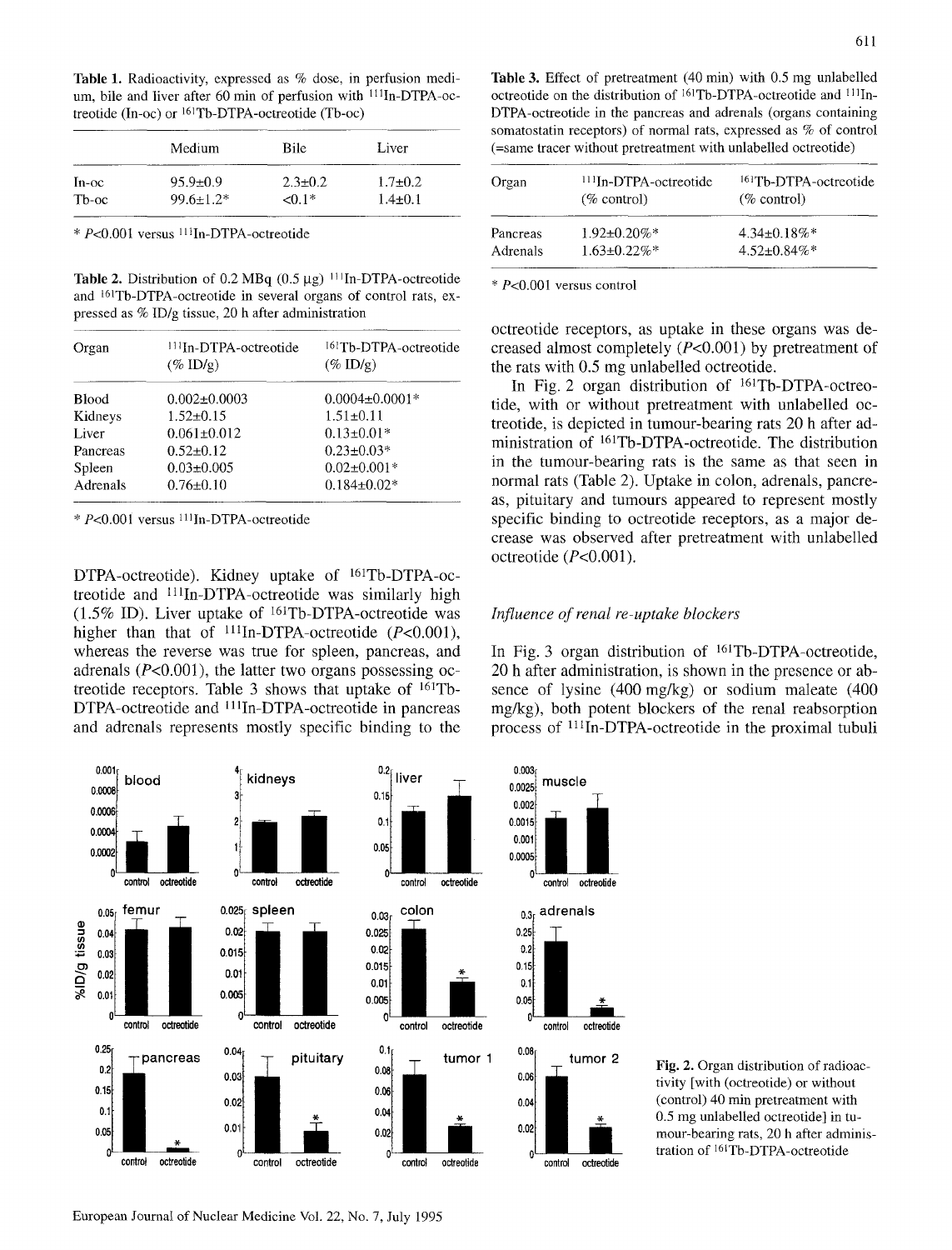

Fig. 3. Influence of sodium maleate (400 mg/kg) or lysine *(lys;* 400 mg/kg) on organ distribution of radioactivity in control rats, 20 h after administration of 161Tb-DTPA-octreotide. \* P<0.001 versus control

[6]. Also for 161Tb-DTPA-octreotide, kidney uptake is inhibited significantly by both lysine and sodium maleate, the latter being about twice as potent as the former, showing that also 161Tb-DTPA-octreotide is reabsorbed into the proximal tubular cells of the kidney after glomerular filtration. After administration of lysine, uptake of label in all other organs is not different from the control situation, whereas after sodium maleate administration uptake of 161Tb-DTPA-octreotide is significanty increased compared to control  $(P<0.001)$ .

In Fig. 4, the influence of urinary flow on tubular reabsorption of i61Tb-DTPA-octreotide is depicted. It is shown that rats that eat dry rat chow (points on the left in the figure) produce less urine (range  $5.1-7.5$  ml/20 h) than rats that eat food suspended in water (points on the right in the figure; range 12.8-23.1 ml/20 h). However, this increase in urine production on the day of the experiment did not influence the amount of radioactivity in the kidneys. This was also true when the increase in urine production was induced by change in diet 48 h before the administration of 161Tb-DTPA-octreotide (not shown).

### *Influence of labelling efficiency on organ distribution <sup>161</sup>of Tb-DTPA-octreotide*

In Fig. 5 it is shown that a maximal labelling efficiency is very important in achieving an optimal organ distribu-



Fig. 4. Influence of urinary flow during the experiment on kidney uptake of radioactivity in control rats, 20 h after administration of 16]Tb\_DTPA\_octreotide

tion of 161Tb-DTPA-octreotide. A labelling efficiency of 100% means that all radioactivity administered to the rats was in the form of 161Tb-DTPA-octreotide, whereas 0% means that it consisted of  $161 \text{TbCl}_3$ , in the absence of DTPA-octreotide. For organs not possessing octreotide receptors, such as liver, spleen, femur and muscle, the uptake increased significantly with decreasing labelling efficiency ( $P<0.001$  vs 100% labelling). In the kidneys, uptake is about the same for all situations, showing that the terbium not bound to octreotide is taken up with about the same efficiency as <sup>161</sup>Tb-DTPA-octreotide.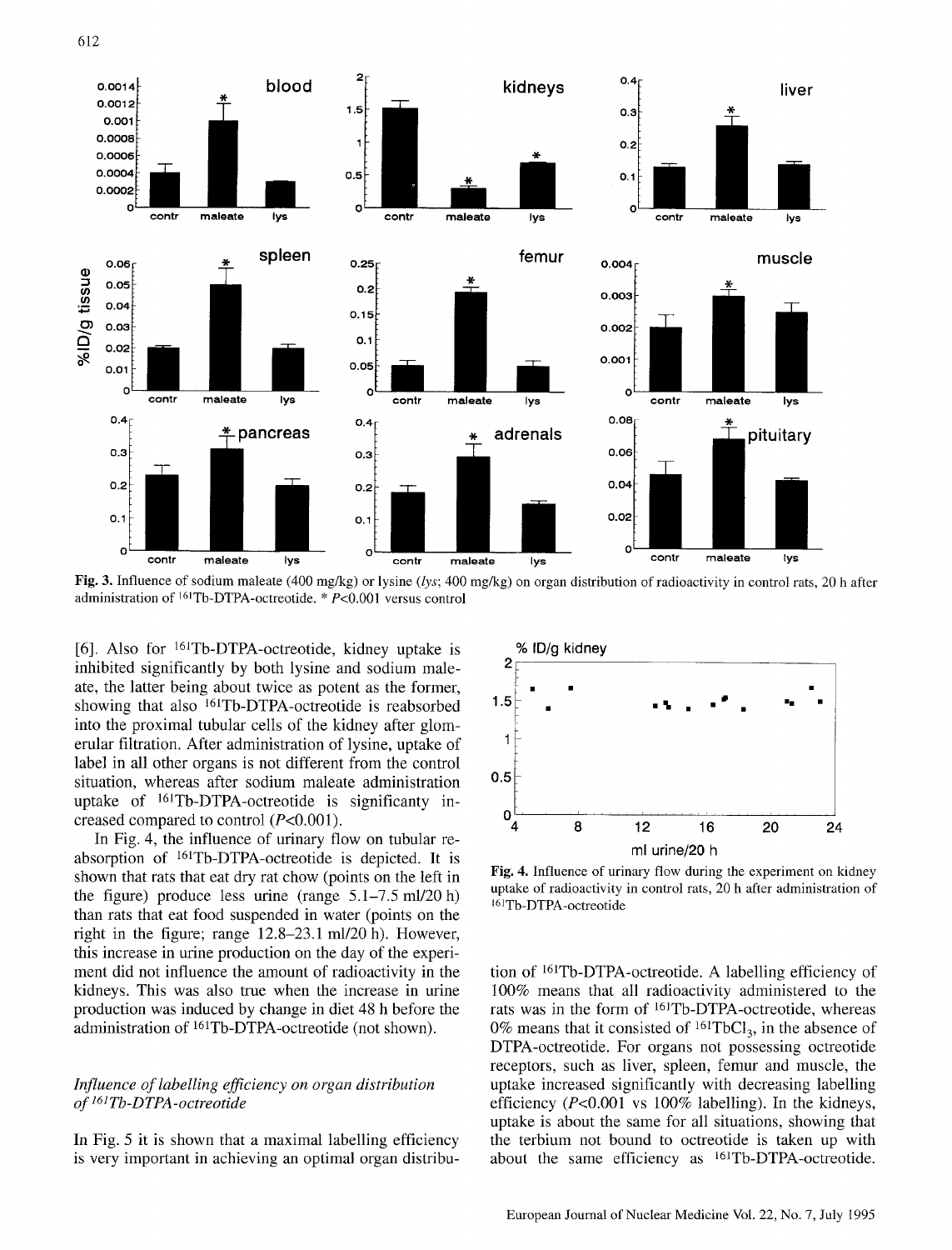

Fig. 5. Influence of labelling efficiency of <sup>161</sup>Tb-DTPA-octreotide on organ distribution in control rats, 20 h after administration of radiopharmaceutical. \* P<0.001 versus control. *ND,* Not determined



Fig. 6. Influence of rat body mass on organ distribution of radioactivity in control rats, 20 h after administration of 161Tb-DTPAoctreotide. \* P<0.001 versus control (=200-g group)

However, for octreotide receptor-possessing organs, such as pancreas, adrenals and pituitary, it holds that a decrease in labelling efficiency resulted in a significant decrease in uptake of <sup>161</sup>Tb-DTPA-octreotide in these organs.

## *Influence of body mass on organ distribution of 161Tb-DTPA-octreotide*

**In Fig. 6 the influence of body mass on the organ distribution of 161Tb-DTPA-octreotide is shown, 20 h after ad-**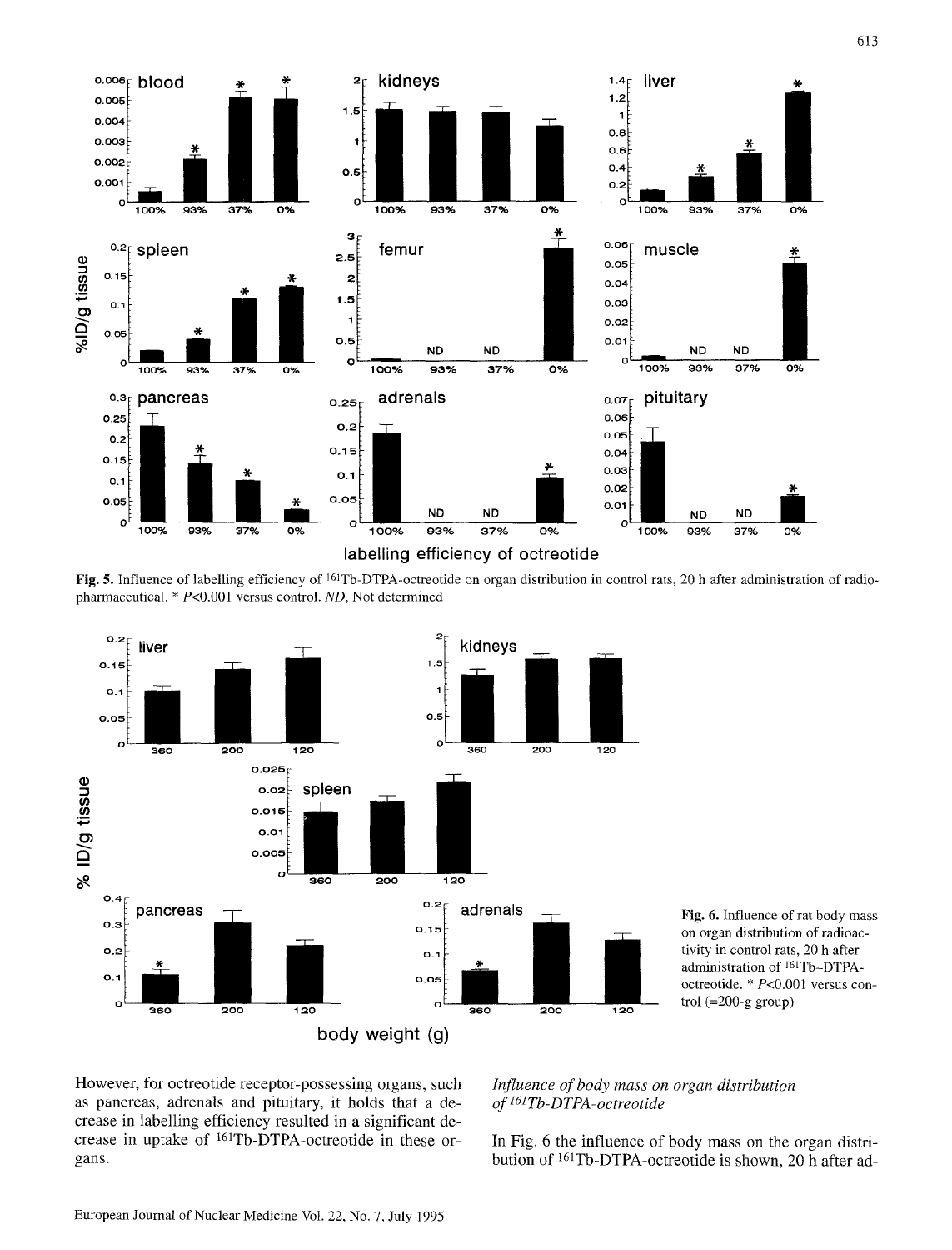ministration. Three groups of rats with a body mass of 360, 200 and 120 g were tested. It is shown that no significant differences were found in the uptake of  $161Tb-$ DTPA-octreotide, expressed as % ID/g tissue, between the three groups with regard to liver, kidneys and spleen, organs that do not possess octreotide receptors. However, in pancreas and adrenals a significantly lower uptake was found in the 360-g group compared to the control (200-g) group.

# **Discussion**

The results of the binding studies demonstrate that 161Tb-DTPA-octreotide is a high-affinity radioligand for somatostatin receptors, with an affinity comparable to that of 111In- DTPA-octreotide [4]. This was also demonstrated in the in vivo experiments in control and tumour-bearing rats after the injection of 161Tb- DTPA-octreotide, in which uptake and specific binding in somatostatin receptor-positive tissues and tumour were found. Somatostatin receptors are structurally related integral membrane glycoproteins. Recently, five different somatostatin receptor types have been cloned. All subtypes bind native somatostatin-14 ( $SS<sub>14</sub>$ ) and  $SS<sub>28</sub>$  (pro-somatostatin with 28 amino acids) with high affinity, while their affinity for numerous somatostatin analogues varies considerably [11-14]. Octreotide binds with high affinity to the SSTR2 (somatostatin receptor type 2) subtype, while this analogue has a relatively low affinity for SSTR3 and SSTR5 and shows no binding to SSTR subtypes 1 and 4 [11-14]. Octreotide scintigraphy is therefore based on the visualization of octreotide-binding somatostatin receptors (octreotide receptors), most probably the SSTR2.

Rat growth hormone secretion inhibition experiments showed that 161Tb- DTPA-octreotide has a similar potency to  $^{111}$ In-DTPA-octreotide [4].

The perfused rat liver is very suitable for the investigation of several parameters of liver uptake and excretion kinetics, such as the disappearance from the perfusion medium, appearance of degradation products and biliary excretion. <sup>161</sup>Tb- DTPA-octreotide was taken up less by the isolated perfused rat liver than was  $111$ In-DTPA-octreotide, as almost no tracer disappeared from the perfusion medium. Furthermore, hardly any radioactivity was found in the liver, and excretion into the bile was negligible. In order to find a tumour by intraoperative scanning in vivo, the specific activity expressed in counts per unit of area must exceed the local background radiation. As 161Tb- DTPA-octreotide is not cleared via the liver and thus causes no accumulation of radioactivity in biliary and digestive tract, this radiopharmaceutical would be suitable for scanning of tumour receptor accumulation in the upper abdominal region, where many of the small endocrine gastro-entero-pancreatic target tumours are located.

However, the in vivo liver uptake is not in agreement with the liver perfusion studies; in vivo we find a higher liver uptake of  $^{161}$ Tb- DTPA-octreotide than of  $^{111}$ In-DTPA-octreotide, 20 h after administration. At present, the reason for this discrepancy between in vivo and in vitro findings is not clear and is currently being investigated. It could be explained by less stable intact 161Tb- $DTPA-octreotide$  after in vivo administration than  $^{111}$ In- $DTPA$ -octreotide, so degradation products of  $^{161}Tb$ -DTPA-octreotide could cause the higher liver uptake found in vivo. However, the product is stable in serum for 24 h as measured with Sephadex PD-10 chromatography (not shown), so this explanation is not likely.

Our findings in Table 2 show that for octreotide receptor-positive organs, such as pancreas and adrenals, uptake of  $161$ Tb- DTPA-octreotide is lower than that of  $111$ In- DTPA-octreotide. However, as the clearance from the blood of the former compound is faster than that of the latter, the tissue/blood ratio is higher with  $161Tb-$ DTPA-octreotide than with <sup>111</sup>In- DTPA-octreotide. In the case of tumours this is a favourable situation for intraoperative scanning.

As for the high uptake in the kidneys: small peptides in the blood plasma are filtered through the glomerular capillaries in the kidneys and subsequently reabsorbed almost completely  $(290\%)$  by the proximal tubular cells via carrier-mediated endocytosis. This is also the case for the radiolabelled octapeptides  $111$ In- DTPA-octreotide and 161Tb- DTPA-octreotide. After the subsequent degradation process that takes place in the lysosomes of the tubular cells, their labelled degradation products are "trapped" in the lysosomes [15], causing a high dose of radioactivity in the kidneys. This study in vivo in rats demonstrates that the uptake of 161Tb- DTPA-octreotide by the renal tubular cells after glomerular filtration can be reduced by administration of lysine or sodium maleate. As for lysine, the membranes of renal tubular cells contain negatively charged sites, to which positively charged residues of peptides or proteins are thought to bind [16]. An inhibition of this binding process may explain the effects of administration of the positively charged amino acid lysine on  $111$ In- DTPA-octreotide reuptake [6, 17, 18]. The most pronounced effect on tubular re-uptake of 161Tb- DTPA-octreotide in this study was exerted by sodium maleate (Fig. 3). Sodium maleate has been used to create and study renal tubular dysfunction comparable to the human Fanconi's syndrome [19, 20], resulting in aminoaciduria and proteinuria. This compound forms maleyl-CoA by reacting with succinyl-CoA, thereby reducing the cellular CoA supply and inhibiting the citirc acid cycle in tubular cells [21]. The resulting reduced ATP supply or the reaction of the maleyl-CoA with membrane proteins may inhibit a variety of renal transport systems, including peptide re-absorption [21]. The inhibitory effect of sodium maleate, as found in this study, thus indicates that the re-absorption process of <sup>161</sup>Tb- DTPA-octreotide into the renal tubular cells is energy dependent. The increase in the uptake of i61Tb- DTPA-octreotide in all organs by sodium maleate (except for the kidneys), as shown in Fig. 3, may be ex-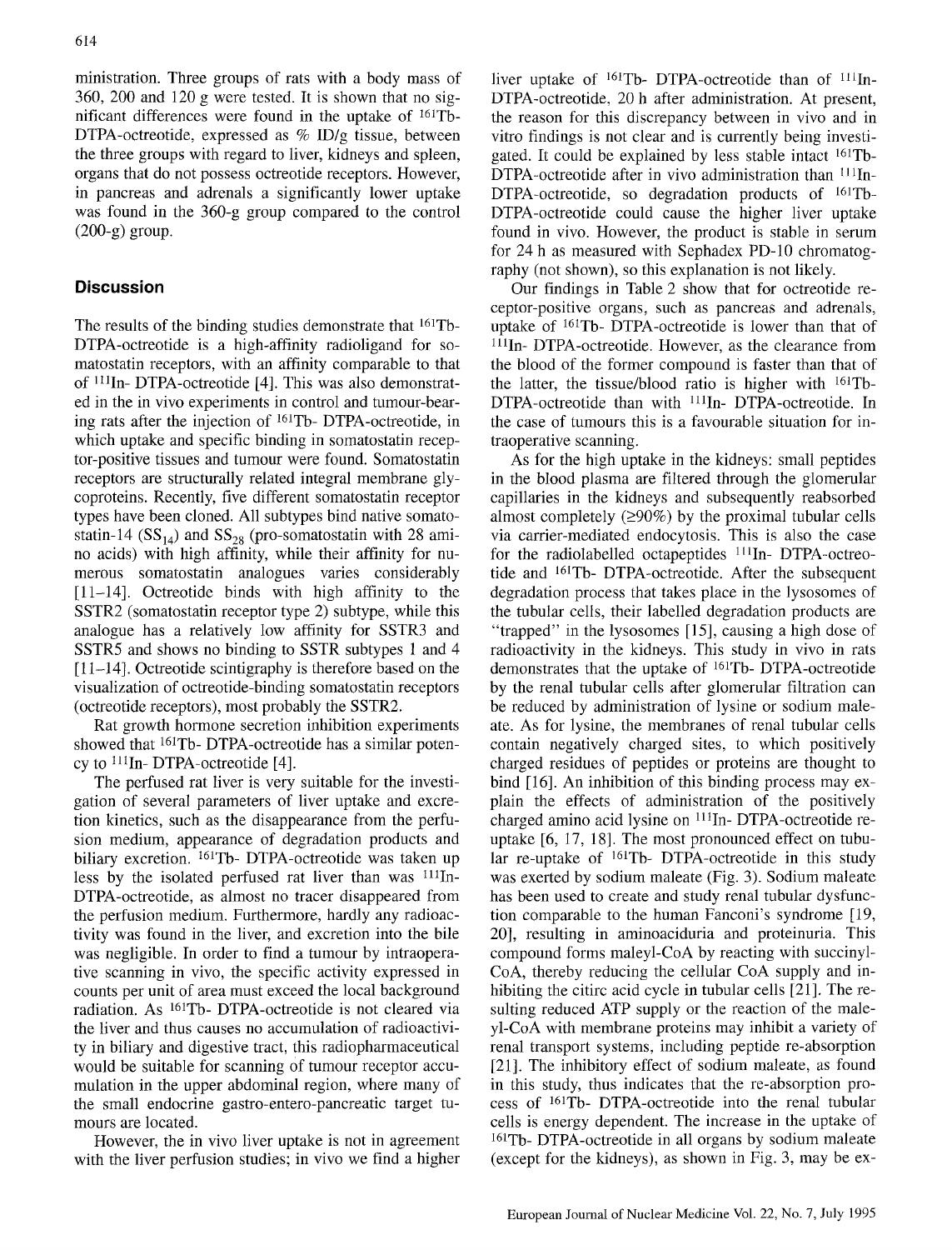615

plained by the inhibitory effect of this compound on the renal glomerular filtration rate [22].

Increase in urine production before and during the experiment had no effect on the kidney uptake of 161Tb-DTPA-octreotide (Fig. 4). The increase in urine production was induced by feeding the rats with chow suspended in water. However, re-uptake of peptides in the renal tubules is not influenced by an increased urinary flow through the kidneys. The results found here for 161Tb-DTPA-octreotide are in agreement with those for  $111$ In-DTPA-octreotide [6].

Figure 5 shows that a maximal labelling efficiency of 161Tb-DTPA-octreotide is essential, as with decreasing efficiency the uptake in the octreotide receptor-positive organs decreases, whereas non-specific uptake in the other organs is increased. Even when labelling efficiency was 93%, the effects on organ distribution were significantly different  $(P<0.001)$  compared with 100% labelling efficiency. This decreased specific binding in combination with increased non-specific binding is, or course, very unfavourable for both intraoperative scanning and radiotherapy.

The effect of rat body mass on 161Tb- DTPA-octreotide organ distribution is shown in Fig. 6. As rats gain weight during their whole life, increase in body mass is paralleled by an increase in age and development. Since the same dose of 161Tb- DTPA-octreotide was administered to the different groups (with widely different distribution volumes), it is not surprising that uptake in all organs studied is highest in the low-body-mass rats, while uptake is lowest is the high-body-mass animals. However, for adrenals and pancreas, both octreotide receptorpositive organs, the decrease in uptake in the 360-g group was much more pronounced than in the octreotide receptor-negative organs. This finding may point to developmental changes in expression of the octreotide receptor in these organs, as has been found for other somatostatin receptor-positive organs, such as the rat brain and the rat visual system [23, 24].

In conclusion: Based on the characteristics of  $^{161}Tb$ (low-energy gamma rays, hard beta rays, and a half-life of nearly 7 days) combined with the in vitro binding studies, biological acticity, and in vivo organ distribution of 161Tb- DTPA-octreotide, the latter may be considered a promising radiopharmaceutical for both intraoperative scanning and radiotherapy. Further studies in patients need to be performed now to see whether 161Tb- DTPAoctreotide can indeed open new therapeutic applications for patients bearing octreotide receptor-positive tumours.

*Acknowledgements.* We would like to thank all participants in the Eureka-sponsored project initiated by Mallinckrodt Medical B.V., Dr. G.J. Ensing, Dr. K.J. Panek, Dr. W.T. Goedemans and Dr. F.B. Moet of Mallinckrodt Medical in Petten, The Netherlands; Prof. R van den Winkel and Dr. G. de Backer of the Free University in Brussels, Belgium; and Dr. G. Paganelli of Hospital San Rafaele in Milan, Italy, for their contributions.

# **References**

- 1. Krenning EP, Kwekkeboom DJ, Bakker WH, Breeman WAR Kooij PPM, Oei HY, Van Hagen M, Postema PTE, De Jong M, Reubi JC, Visser TJ, Reijs AEM, Hofland LJ, Koper JW, Lamberts SWJ. Somatostatin receptor scintigraphy with  $[111]$ In-DTPA-D-Phe<sup>1</sup>]- and  $[123]$ -Tyr<sup>3</sup>]-octreotide: the Rotterdam experience with more than 1000 patients. *Eur J Nucl Med*  1993; 20:716-731.
- 2. O'Dorisio TM. In-vivo radiopeptide receptor binding for intraoperative guided surgery. *The Update* 1994; 1:11-12.
- 3. Ahlman H. Intraoperative use of a scintillation detector after injection of 1Ilin- DTPA-octreotide in patients with carcinoids, endocrine pancreatic tumours and medullary thyroid carcinoma. *The Update* 1994; 1:13-15.
- 4. Bakker WH, Albert R, Bruns C, Breeman WAR Hofland LJ, Marbach P, Pless J, Pralet D, Stolz B, Koper JW, Lamberts SWJ, Visser TJ, Krenning EP, [111In- DTPA-D-Phe<sup>1</sup>]octreotide, a potential radiopharmaceutical for imaging of somatostatin receptor-positive tumours: synthesis, radiolabelling and in vitro validation. *Life Sci* 1991; 49:1583- 1591.
- 5. De Jong M, Bakker WH, Breeman WAR Van der Pluijm ME, Kooij PPM, Visser TJ, Docter R, Krenning ER Kinetic handling of [125I-Tyr3]-octreotide and [lllIn-DTPA-D-Phel]-octreotide by the isolated perfused rat liver. *J Nucl Med* 1993; 34:2025-2030.
- 6. De Jong M, Bernard HE Rolleman EJ, Visser TJ, Bakker WH, Breeman WAP, Van der Pluijm ME, Den Hollander JC, Krenning EP. Inhibition of renal tubular uptake of  $111$ In-DTPA-octreotide (OctreoScan) in vivo in the rat. Submitted.
- 7. Krenning ER Bakker WH, Kooij PR Breeman WA, Oei HY, De Jong M, Reubi JC, Visser TJ, Bruns C, Kwekkeboom DJ, Reijs AEM, Van Hagen PM, Koper JW, Lamberts SWJ. Somatostatin receptor scintigraphy with indium-lll-DTPA-D-Phe-l-octreotide in man: metabolism, dosimetry and comparison with iodine-123-Tyr-3-octreotide. *J Nucl Med* 1992; 33:652-658.
- 8. Lamberts SWJ, Krenning EP, Reibi JC. The role of somatostatin and its analogs in the diagnosis and treatment of tumours. *Endocrine Rev* 1991; 12:450-482.
- 9. Docter R, De Jong M, Van der Hoek HJ, Krenning EP, Hennemann G. Development and use of a mathematical two-pool model of distribution and metabolism of 3,3',5-triiodothyronine in a recirculating rat liver perfusion system: albumin does not play a role in cellular transport. *Endocrinology* 1990; 126:451-459.
- 10. Reubi JC, Horrisberger U, Essed CE, Jeekel J, Klijn JGM, Lamberts SWJ. Absence of somatostatin receptors in human exocrine pancreatic adenocarcinomas. *Gastroenterology* 1988; 95:760-763.
- 11. Bell GI, Riesine T. Molecular biology of somatostatin receptors. *Trends Neurosci* 1993; 16:34-38.
- 12. Yamada Y, Kagimoto S, Kubota A, Yasuda K, Masuda K, Someya Y, Ihara Y, Li Q, Imura H, Seino S, Seino Y. Cloning, functional expression and pharmacological characterization of a fourth (hSSTR4) and a fifth (hSSTR5) human somatostatin receptor subtype. *Biochem Biophys Res Commun* 1993; 195:844-852.
- 13. Bruno JF, Berelowitz M. Somatostatin receptors: orphan that found family and function. *Mol Cell Neurosci* 1993; 4:307-309.
- 14. Kaupmann K, Bruns C, Hoyer D, Seuwen K, Lübbert H. Distribution and second messenger coupling of four somatostatin